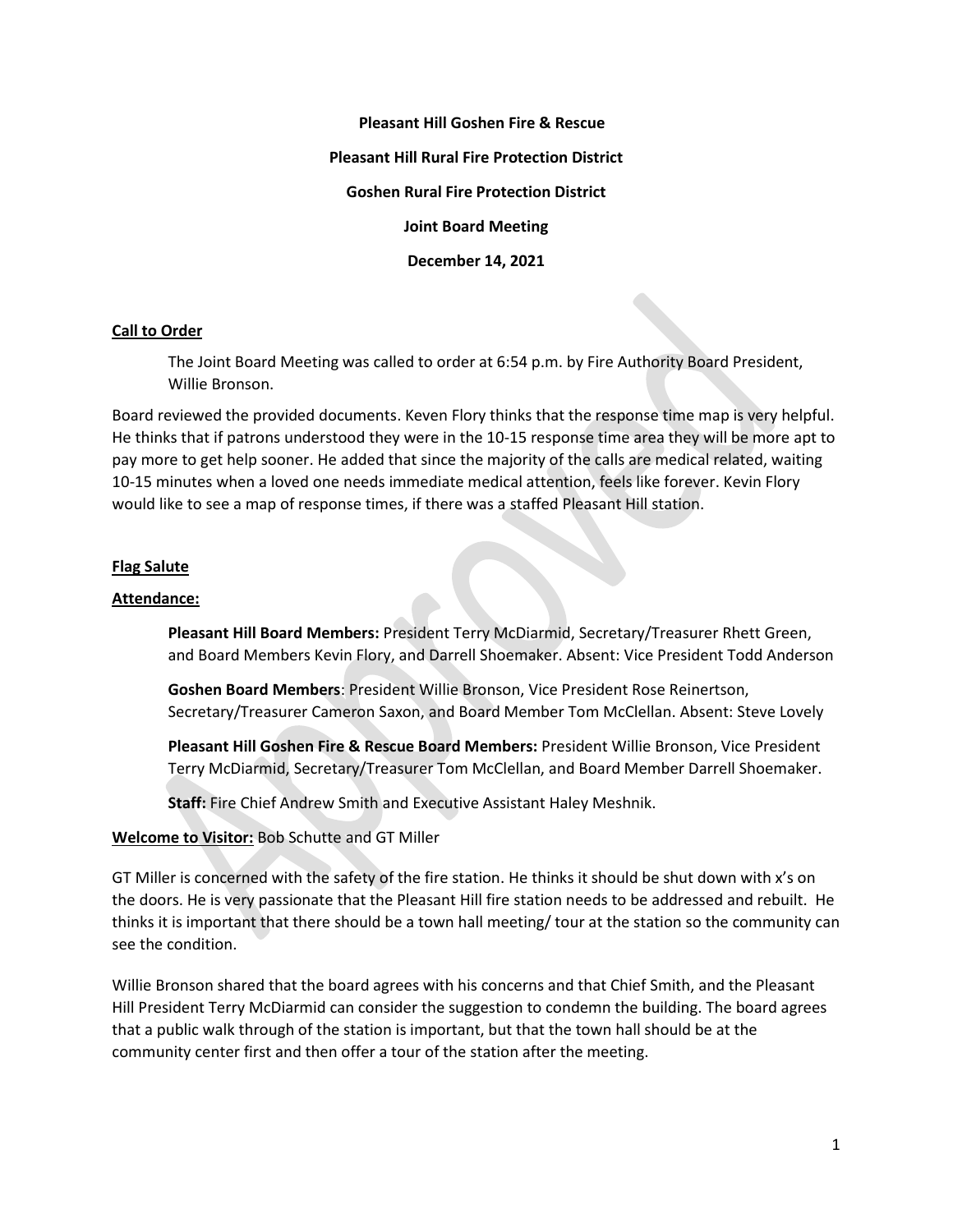Bob Schutte shared with the board that he is concerned about the urban growth that is approaching the districts. He feels that it's important to discuss the urban growth when considering the consolidation and the long-term planning. It's possible that some of the assessed values we would be counting on would be annexed into the larger cities in the next 25 years. Bob Schutte also feels that the construction of a new Pleasant Hill fire station should be the number one priority of the board.

# **Correspondence:**

• None

## **Approval of Previous Meeting Minutes**

- a. **PLEASANT HILL Minutes of November 16, 2021, Work Session Minutes and Regular Joint Board Meeting Minutes -** The minutes of the November 16, 2021, Work Session and Regular Joint Board Meeting were both reviewed. **Terry McDiarmid made a motion to approve the minutes of the November 16, 2021, Work Session and Regular Joint Board Meeting. Darrell Shoemaker seconded. Motion passed unanimously.**
- b. **GOSHEN Minutes of November 16, 2021, Work Session Minutes and Regular Joint Board Meeting Minutes -** The minutes of the November 16, 2021, Work Session and Regular Joint Board Meeting were both reviewed. **Rose Reinertson made a motion to approve the minutes of the November 16, 2021, Work Session and Regular Joint Board Meeting. Tom McClelland seconded. Motion passed unanimously.**
- c. **PLEASANT HILL GOSHEN FIRE & RESCUE Minutes of November 16, 2021, Work Session Minutes and Regular Joint Board Meeting Minutes -** The minutes of the November 16, 2021, Work Session and Regular Joint Board Meeting were both reviewed. **Terry McDiarmid made a motion to approve the minutes of the November 16, 2021, Work Session and Regular Joint Board Meeting. Tom McClellan seconded. Motion passed unanimously.**
- d. **PLEASANT HILL Minutes of December 7, 2021, Special Work Session Minutes -** The minutes of the December 7, 2021, Special Work Session were reviewed. **Terry McDiarmid made a motion to approve the minutes of the December 7, 2021, Special Work Session. Kevin Flory seconded. Motion passed unanimously.**
- e. **GOSHEN Minutes of December 7, 2021, Work Session Minutes –** The minutes of the December 7, 2021, Special Work Session were not reviewed in time to approve. Will address in the January Board Meeting.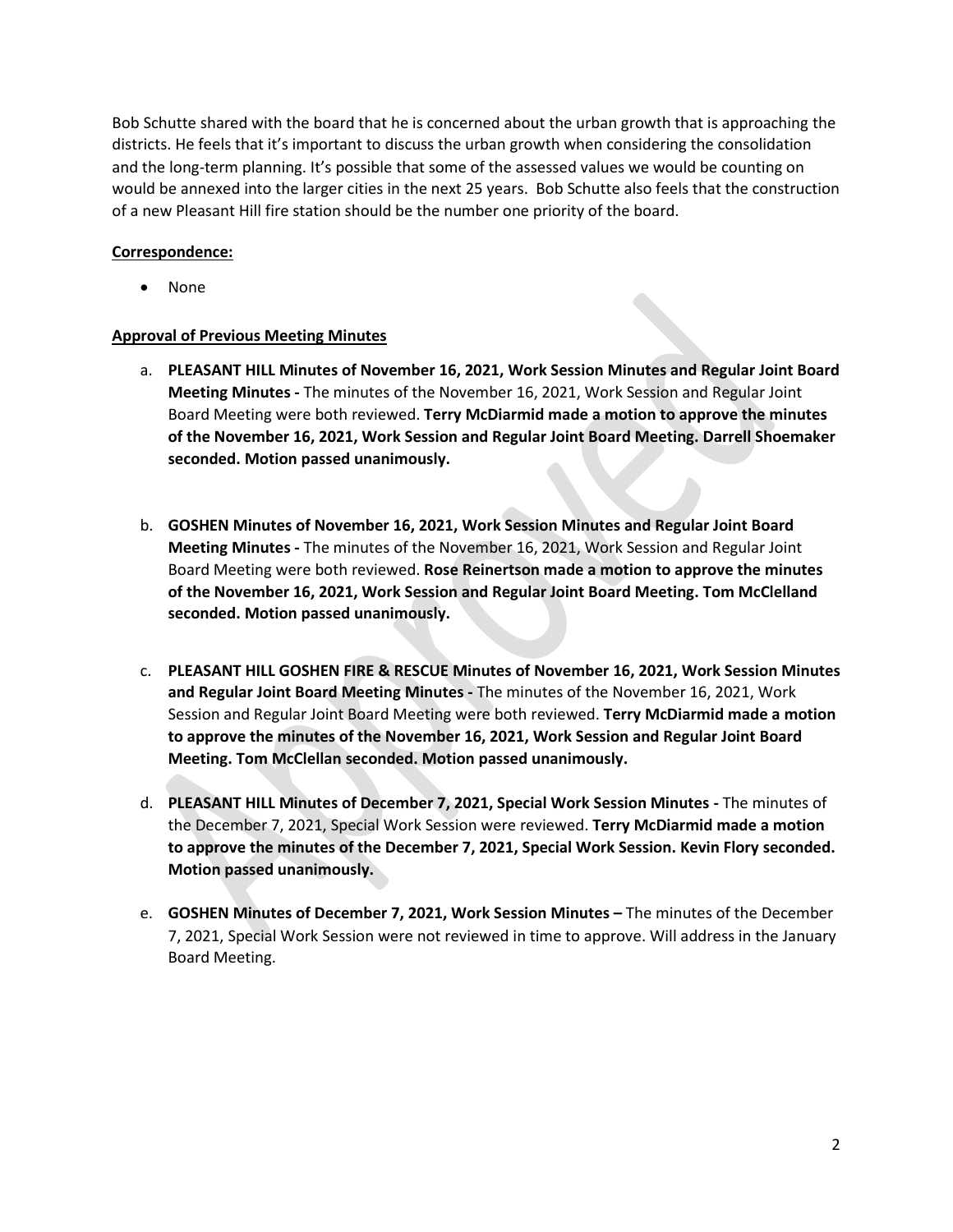## **Review of Monthly Financial Reports**

- President Biden has approved reimbursement from personnel expenses we had during the Holiday Farm Fire. We had to pay 25% of the grant, but we will now get that fully refunded.
	- o We will expect \$6,100 to be refunded sometime this year.
- Chief Smith shared that the audits are draft only right now. Final ones are coming soon.
- Attorney informed us that our procurement policy is out of date. Chief Smith is working with the attorney on the update to get us compliant with the law. All three entities need to be updated.

## **Pleasant Hill RFPD**

**\*\*Transaction List & Financial Review.** The Board reviewed the financials and transaction list. **Terry McDiarmid made a motion to approve the Pleasant Hill RFPD Financials and to pay the Pleasant Hill bills. Darrell Shoemaker seconded. Motion passed unanimously.**

## **Goshen RFPD**

**\*\*Transaction List & Financial Review.** The Board reviewed the financials and transaction list. **Tom McClellan made a motion to approve the Goshen Financials and to pay the Goshen bills. Rose Reinertson seconded. Motion passed unanimously.**

## **Fire Authority**

**\*\*Transaction List & Financial Review.** The Board reviewed the financials and transaction list. **Tom McClellan made a motion to approve the Fire Authority Financials and to pay the fire authority bills. Terry McDiarmid seconded. Motion passed unanimously.**

# **Staff Reports**

# **Fire Chief's Report**

*\*The Board reviewed the Fire Chiefs Report and further staff reports, which were attached as addendums and are available on file.* 

## Topics Discussed:

- o Hiring Full Time Shift Officer
- o Audit
- o Grant Writing
- o Holiday Events and Information
- o Annual Awards Banquet
- o Recent Fires/Responses.
- o Division Chief Barnhart is on medical leave.

## **Unfinished Business**

• **Fire Authority – Email from Consultant:** Paige Richardson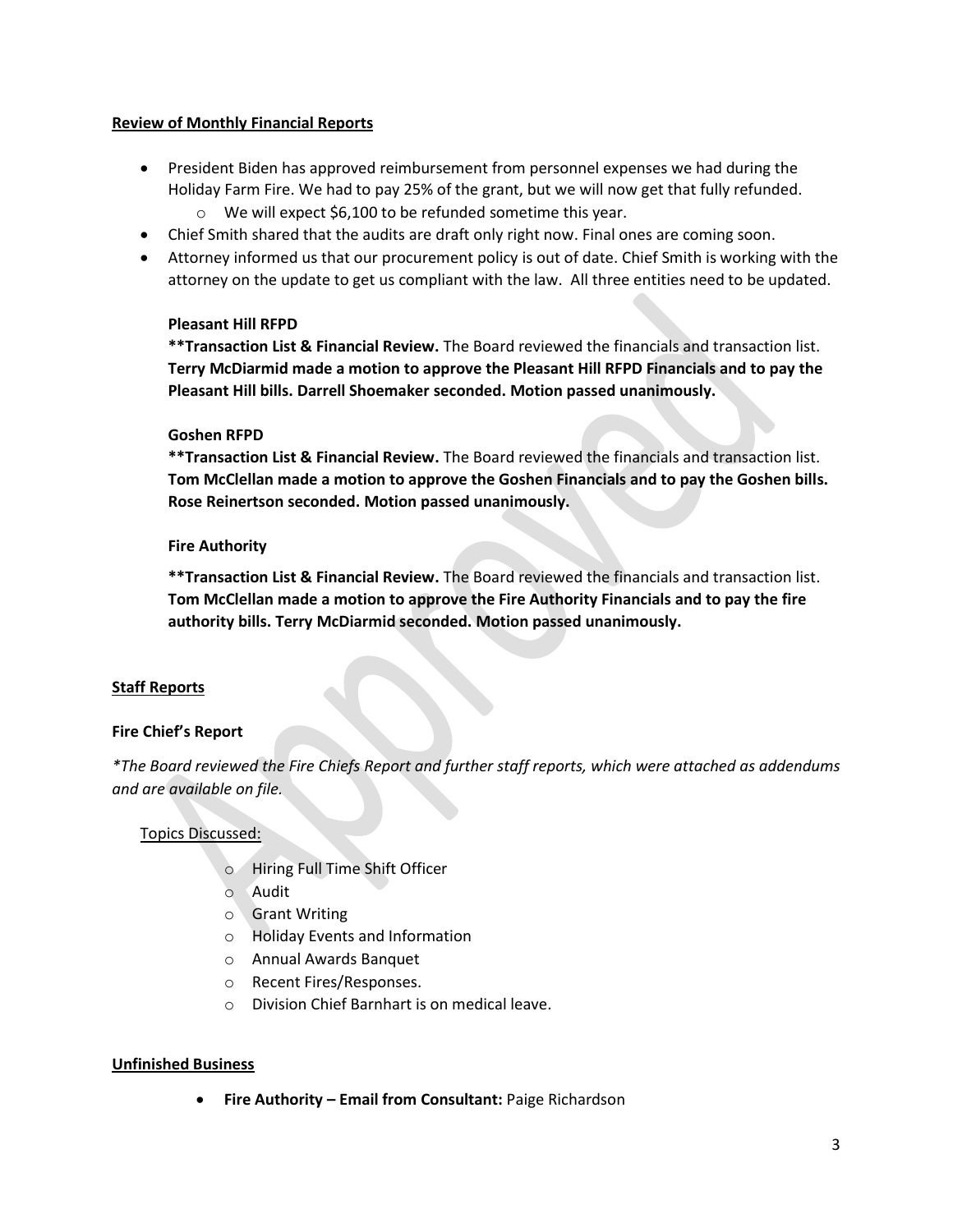- $\circ$  Kevin Flory thinks a consultant will help with risk assessment and assist with how we approach the community. The board agrees they want a consultant.
- o The board wants a consultant to write the ballot measure.
- $\circ$  It was agreed that the sooner they have consultant bids to review, the sooner they can vote on a consultant.

#### **Goshen RFPD**

**\*\*Consultant Bids.** The board discussed the need for hiring a consultant.

**Rose Reinertson made a motion to authorize the Fire Chief to find bids for consultants who could assist with the consolidation, to seek high and low bids from each, consisting of minimal assistance to full campaign management, and provide the list of bids at the January board meeting. Willie Bronson added that Goshen will pay for ½ of the consultant costs and seconds. Motion passed unanimously.** 

#### **Pleasant Hill RFPD**

**\*\*Consultant Bids.** The board discussed the need for hiring a consultant.

**Terry McDiarmid made a motion to authorize the Fire Chief to find bids for consultants who could assist with the consolidation, to seek high and low bids from each, consisting of minimal assistance to full campaign management, provide the list of bids at the January board meeting, and that Pleasant Hill will pay for ½ of the consultant costs. Darrell Shoemaker seconds. Motion passed unanimously.** 

> $\circ$  Terry McDiarmid added that if the range is between \$10K-\$40K and what we are trying to accomplish is for the next 20 years, he thinks we ought to do it right. \$10K in the grand scheme of things to get the fire station is going to be worth it.

#### • **Work Session Conclusions**:

- $\circ$  It is a consensus that the board does not want to annex, that was already shot down by the voters once.
- $\circ$  They are no longer considering the merger at \$1.39 because it would be a disservice to the community to drop the taxes that low.
- $\circ$  Board thinks that a consolidation is the most beneficial for all districts after many hours of thoughtful discussion. The consolidation allows for an adjusted tax rate to approximately \$1.99, which will provide lots of options for the community, and only have to go to the voters one time.
- o Chief Smith to consider budgets with various tax rates between \$1.72 and \$1.99, to see what will be gained and lost in those ranges.
	- He will provide a side-by-side comparison.
- o Willie Bronson suggests that Terry McDiarmid and he meet with Chief Smith, prior to the January Board meeting, to discuss the upcoming meeting.